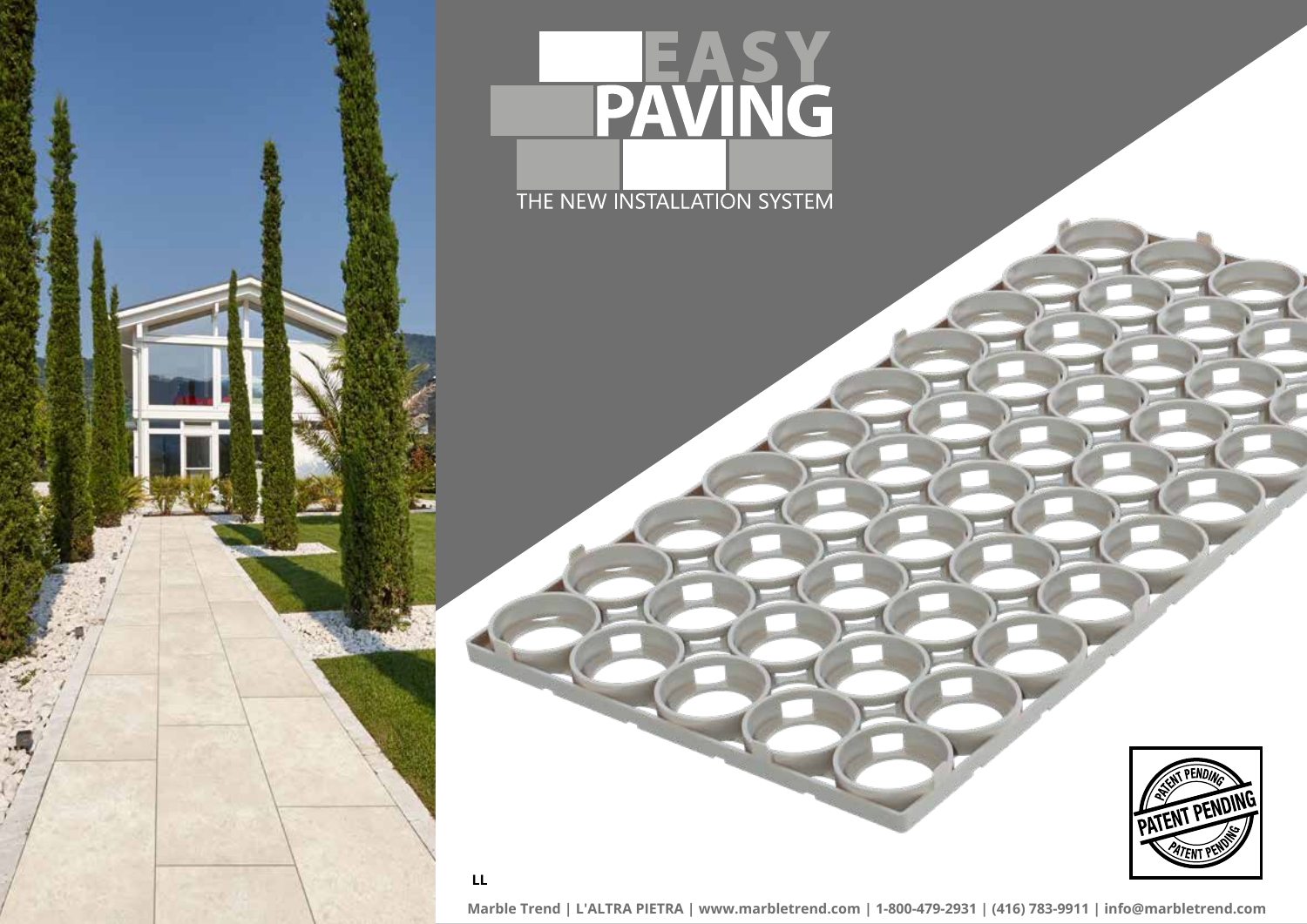## EASY PAVING The new installation system

designed to ease the laying of sintered stone paving with 40x80 cm slabs in two different thicknesses: 2 and 3 cm. A L'Altra Pietra Product

The product is made of 100% postconsumer recycled plastic and it is 100% recyclable after its use. The dry laying simplifies and speeds up installation which does not require glue or concrete.

Its structure was designed to avoid chipping and keep the joint thickness constant along the entire paving, without the use of spacers. EASY PAVING is a resistant and driveover product for light traffic\*, draining and sound-absorbing.

Furthermore, being dry laid, the product can be easily removed for possible inspections.

## DESTINATIONS

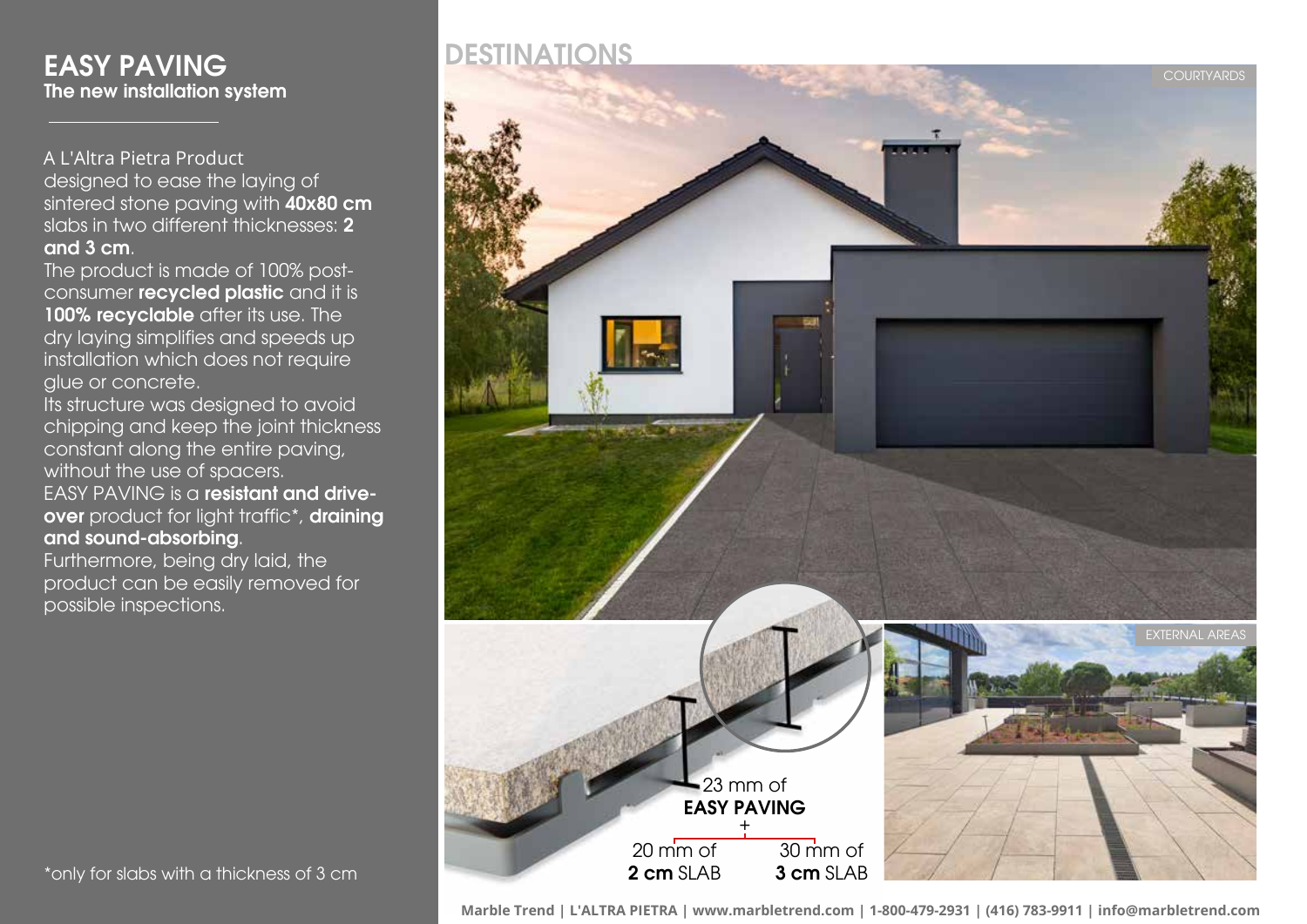

## ADVANTAGES





The tile can easily be laid inside the interlocking tabs



**THICKNESS** It guarantees a constant joint thickness without

using spacers



and quick. Ideal for temporary projects and/or for DIY

DRAINING The particular structure of EASY PAVING allows for continuous drainage of water

NO GLUE AND **CONCRETE** 

Thanks to dry laying of EASY PAVING no glue or concrete are needed



SOUND ABSORBING

The space between the base and the external environment reduces the passage of noises



ECO-FRIENDLY

Designed for Granulati Zandobbio 40x80 cm sintered stone tiles in 2 and 3 cm thickness Made of 100% postconsumer recycled plastic and it is 100% recyclable after its use



**COMFORTABLE** PAVING

The tabs can also be used as tile protective The material of the product positively affects the comfort of the laid paving



DRIVE OVER

When used with 3cm thickness tiles the product is drive over for light traffic



REUSABLE

The installation is not permanent. It can then be removed, reused and relocated



REQUIRED EASY PAVING

doesn't need additional accessories for its use



EASY TO **REMOVE** 

The product can be easily removed for possible inspections



**Marble Trend | L'ALTRA PIETRA | www.marbletrend.com | 1-800-479-2931 | (416) 783-9911 | info@marbletrend.com**

AVOIDS **CHIPPING** 

elements in order to avoid chipping